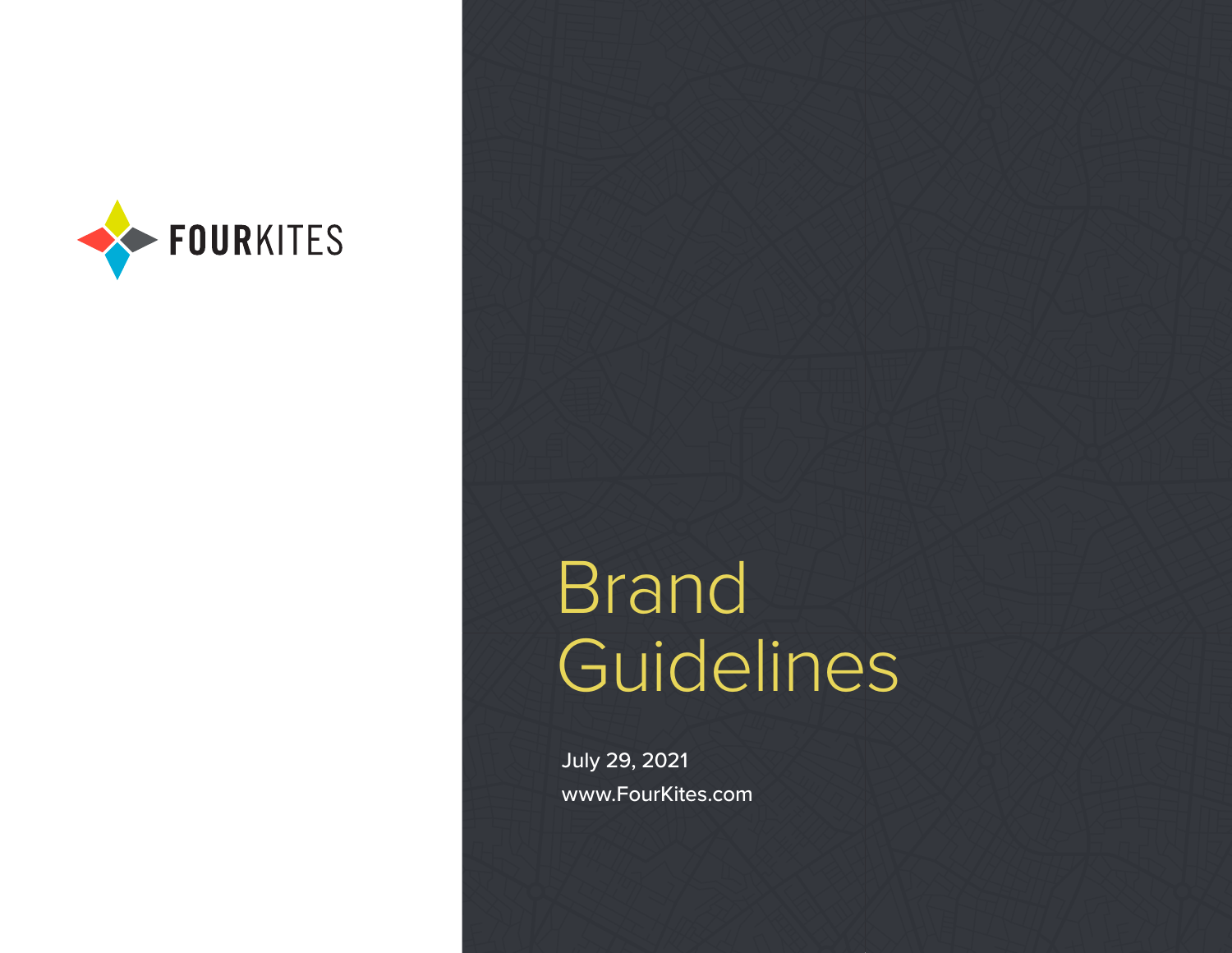### **Our Logo**

The FourKites logo is clean and sophisticated. It is the face of the FourKites brand. The primary logo is made up of two parts: the brand mark and word mark. An alternate version of the logo includes just the brand mark.

The logo is useless if not legible. For this reason, it should never be scaled down to a size where the text is too small to read. The FourKites logo should not be scaled down below a minimum of 1 inch.



| BRAND MARK | WORD MARK |
|------------|-----------|







BRAND MARK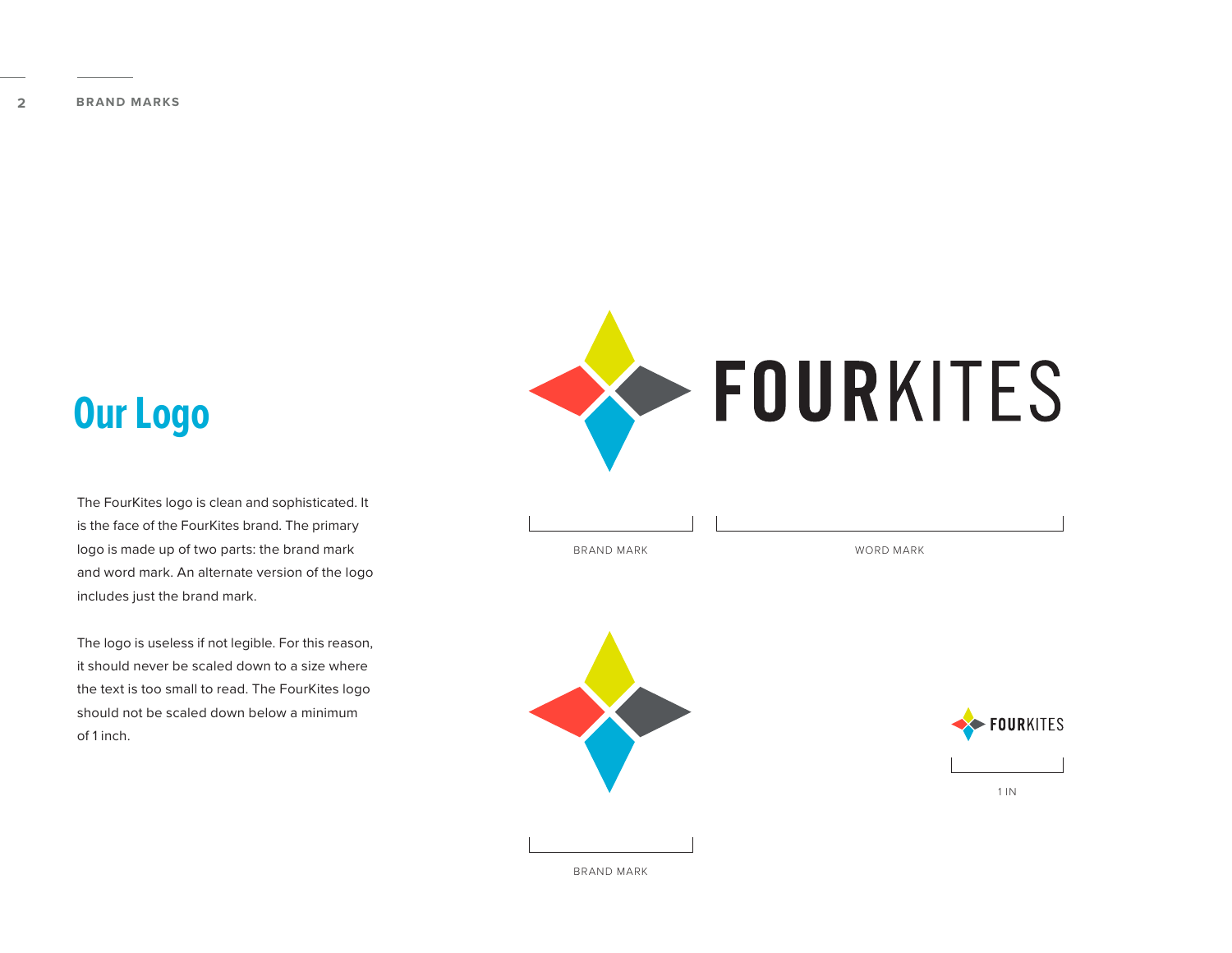

backgrounds that provide enough contrast for easy legibility.

### **Logo Colors**

The FourKites logo should only be used in the color variations to the right. See page 7 for color codes.

Logos have been provided in PMS, RGB, and CMYK color formats. Always choose the correct color format for your purpose (PMS for custom printing, CMYK for process printing, and RGB for digital applications).



**Color Negative:** For use on dark backgrounds that provide enough contrast for easy legibility. Note that the grey kite is a lighter value in the Color Negative mark than in the Color Positive mark.



**Black:** For use on light backgrounds *only* when Color Positive is not an option (limited ink capability, engraving, etc.).



**White:** For use on dark backgrounds *only* when Color Negative is not an option (limited ink capability, engraving, etc.).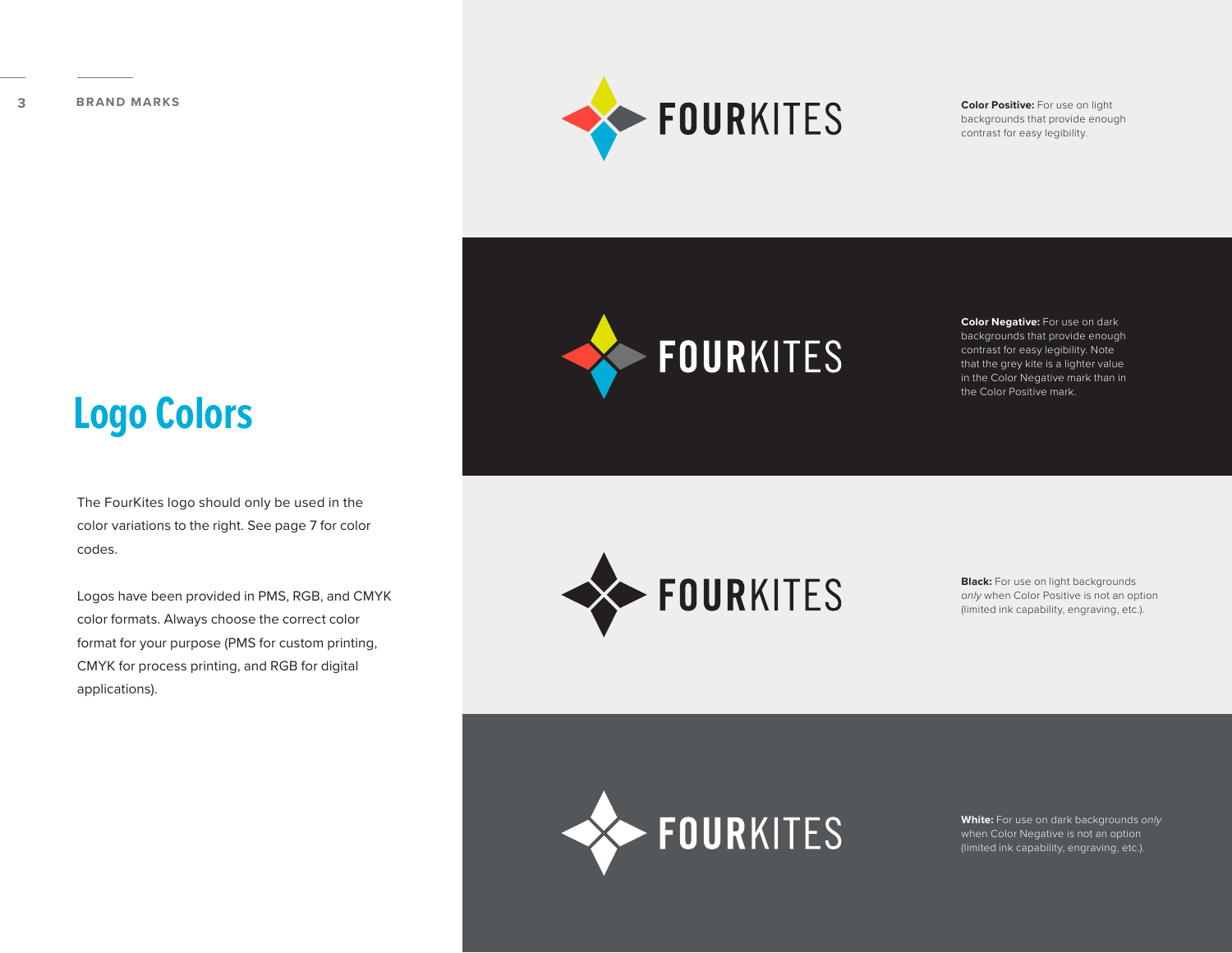### **Clear Space**

When using the FourKites logo always maintain a clear space around the mark. The margin of clear space around the mark should be equal to or greater than the height of the FourKites word mark (set flush against the word mark vertically, flush against the brand mark on the left, and flush against the word mark on the right) as shown here.

When using the logo on photographic or textured backgrounds, make sure the photograph or texture does not impede the legibility of the logo itself.

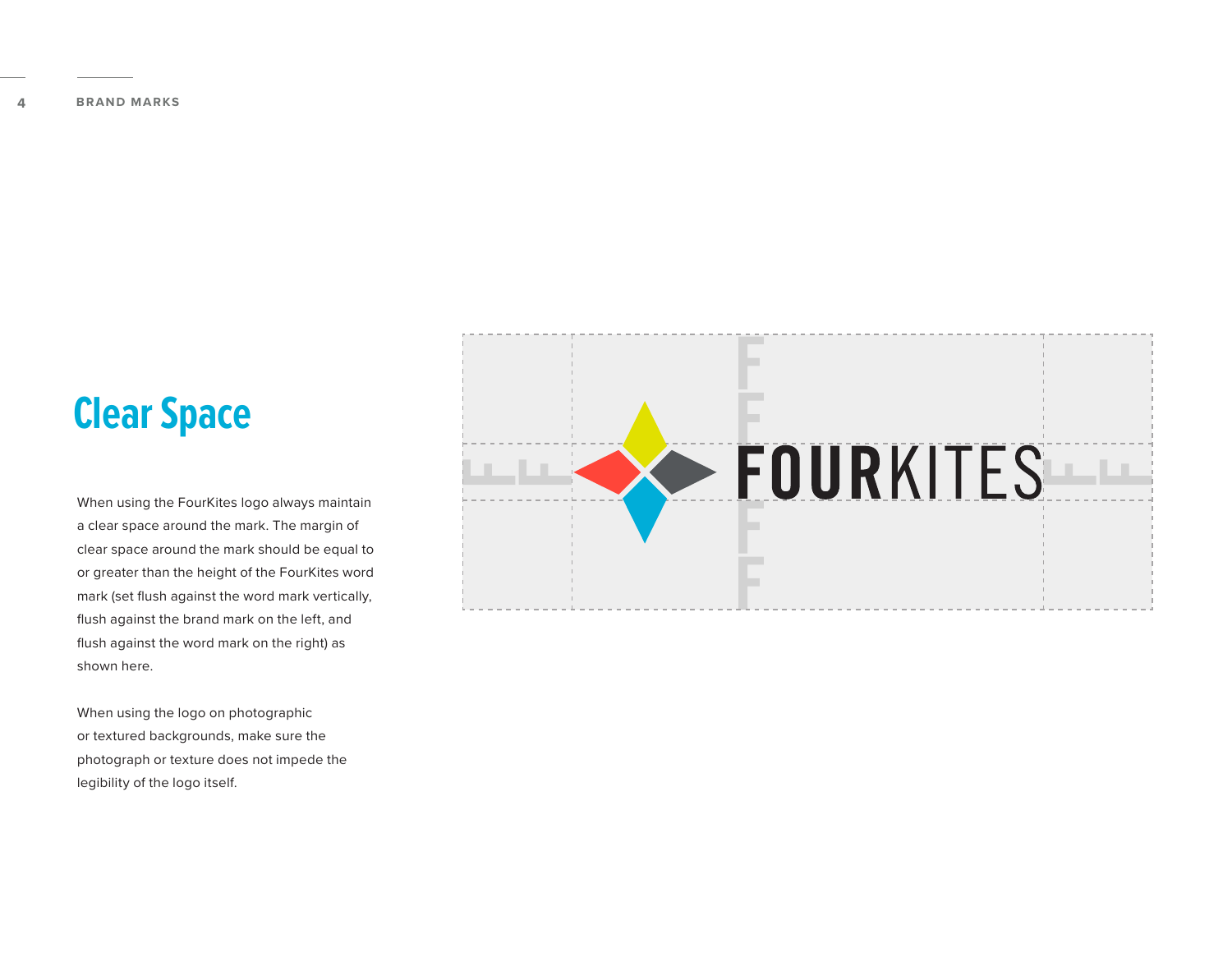### **5 BRAND MARKS**

### **Dos & Don'ts**

Particular attention should be paid to how the logo is handled so as to prevent inconsistency within the brand.

## **FOURKITES** *Do not* stretch, squish, skew, or distort the

 $\overline{\mathbf{x}}$ 



Do use the Color Positive logo on backgrounds that provide enough contrast with the logo for easy legibility

**FOURKITES** 



 $\overline{\mathbf{x}}$ 

Do use the Color Negative logo on dark backgrounds providing enough contrast with the logo for easy legibility

FOURKITES

*Do not* change the logo to an unapproved color



Do use the One-Color logo when full color logo production is not an option

**FOURKITES** 

*Do not* rotate the logo



*Do not* add elements to the logo *Do not* use the logo over a busy or



complicated image that impedes its legibility



*Do not* add effects to the logo such as drop shadows, strokes, or gradients







*Do not* use outdated versions of the logo *Do not* use the initials without the mark *Do not* adjust logo layout or proportions other than approved lockups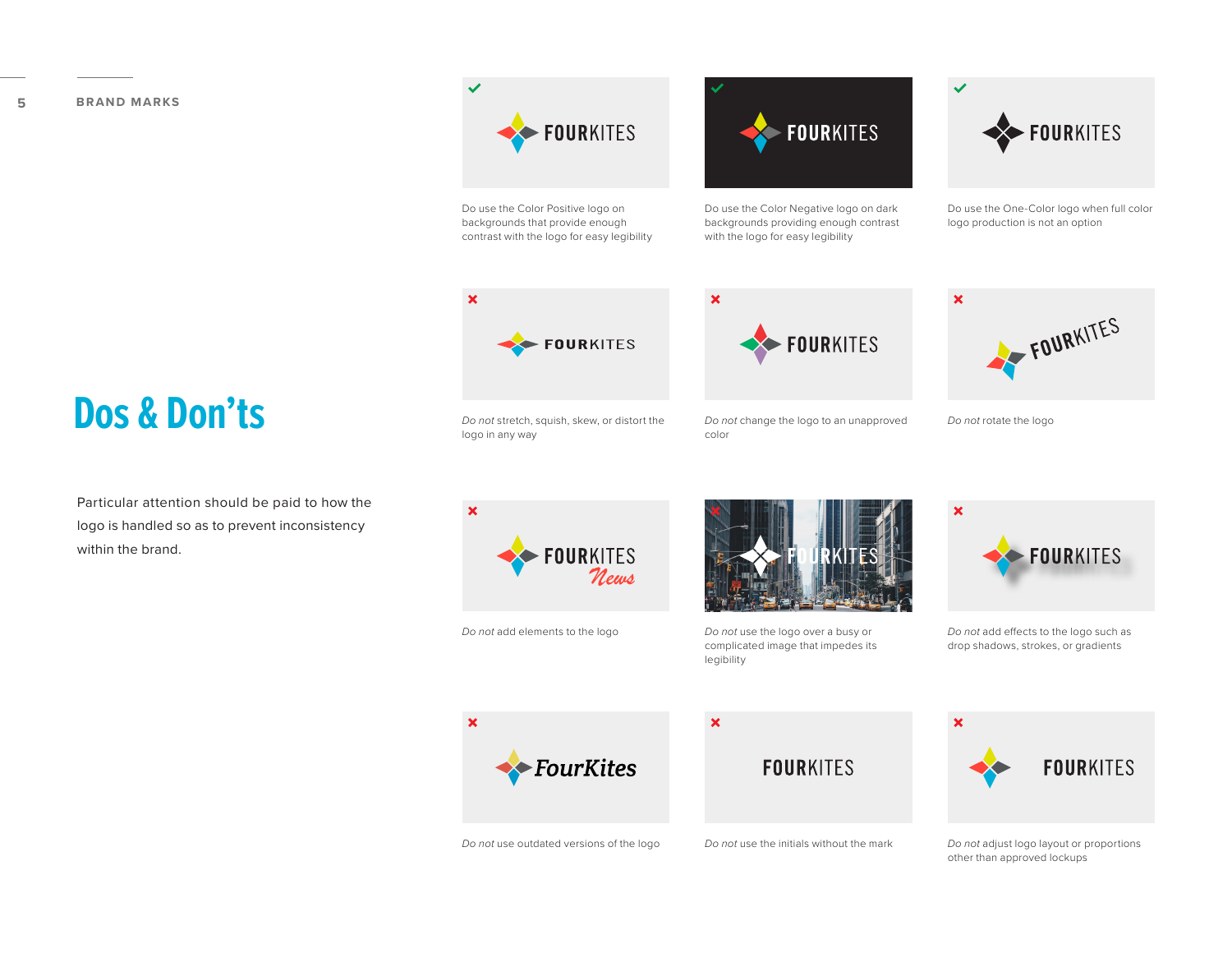### PMS 638 C PMS 640 C PMS Warm Red C PMS 180 C PMS 396 C PMS 399 C PMS 425 C PMS 426 C RGB 0 175 215 # 00AFD7 RGB 0 130 186 # 0082BA RGB 249 66 58 # F9423A RGB 190 58 52 # BE3A34 RGB 225 224 0 # E1E000 RGB 160 146 0 # A09200 RGB 84 88 90 # 54585A RGB 37 40 42 # 25282A CMYK 86 0 9 0 CMYK 100 10 3 16 CMYK 0 87 80 0 CMYK 3 91 86 12 CMYK 10 0 95 0 CMYK 16 9 100 36 CMYK 65 55 53 29 CMYK 74 66 62 67 RGB 100 47 108 # 642F6C RGB 165 127 178 # A57FB2 RGB 0 175 102 # 00AF66 RGB 161 216 132 # A1D884 CMYK 69 94 27 13 CMYK 35 54 4 0 CMYK 92 0 85 0 CMYK 38 0 58 0 PMS 520 C PMS 521 C PMS 3405 C PMS 359 C RGB 240 236 116 # F0EC74 RGB 199 201 199 # C7C9C7 RGB 158 162 162 RGB 112 115 114 # 707372 CMYK 6 0 55 0 CMYK 6 4 7 13 CMYK 19 12 13 34 CMYK 58 47 48 14 PMS 393 C PMS 420 C PMS 422 C PMS 424 C

### **Color Palette**

FourKites has two palettes: primary and secondary. The primary palette consists of the colors in the FourKites logo, as well as darker variants of those colors. The primary palette plays the leading role in brand collateral. The secondary palette plays as supporting role. It brings in additional colors for use in diagrams, infographics, and other supporting collateral, and should only be used when additional colors (beyond the primary palette) are required.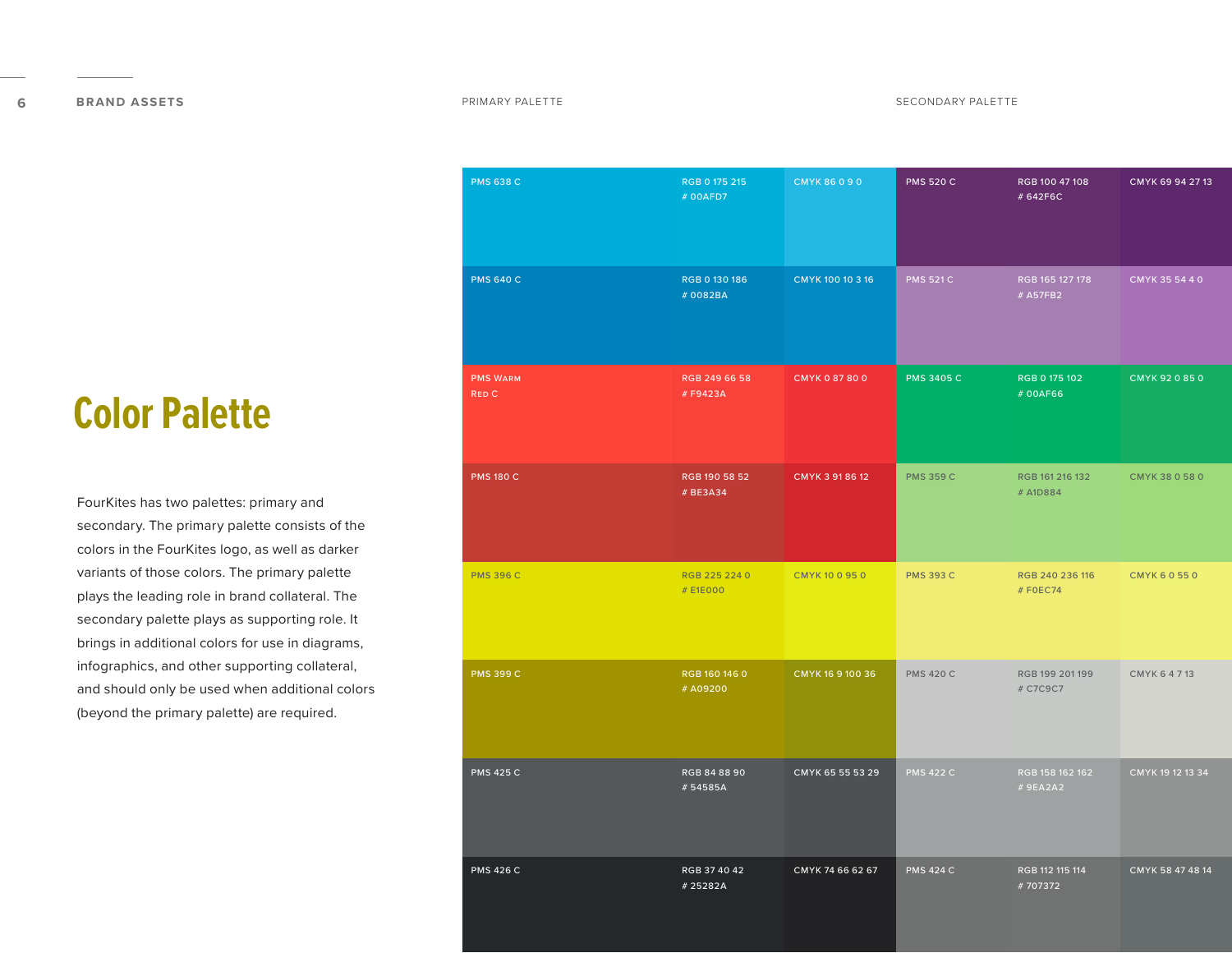*Both Proxima Nova and Open Sans are available through Adobe Fonts.*

### **Typography**

The primary FourKites typeface is Proxima Nova. Its geometric curves, open counters, and many weights give it a modern and progressive tone while being extremely legible and flexible. Body copy should always be set in Regular or Light for ease of reading. Heavier weights should only be used to draw attention to short amounts of text such as headlines, call-to-actions, and key points.

FourKites' accent typefaces are Proxima Nova Extra Condensed Bold and Open Sans Regular.

FourKites' system font is Arial. It should only be used when the user doesn't have access to Adobe Fonts, or when using Microsoft Office products such as Word and PowerPoint.

PROXIMA NOVA BOLD



**Aa Bb Cc Dd Ee Ff Gg Hh Ii Jj Kk Ll Mm Nn Oo Pp Qq Rr Ss Tt Uu Vv Ww Xx Yy Zz 1234567890 !?&\$;:,.**

PROXIMA NOVA MEDIUM



Aa Bb Cc Dd Ee Ff Gg Hh Ii Jj Kk Ll Mm Nn Oo Pp Qq Rr Ss Tt Uu Vv Ww Xx Yy Zz 1234567890 !?&\$;:,.

PROXIMA NOVA LIGHT



Aa Bb Cc Dd Ee Ff Gg Hh Ii Jj Kk Ll Mm Nn Oo Pp Qq Rr Ss Tt Uu Vv Ww Xx Yy Zz 1234567890 !?&\$;:,.

PROXIMA NOVA EXTRA CONDENSED BOLD



**Aa Bb Cc Dd Ee Ff Gg Hh Ii Jj Kk Ll Mm Nn Oo Pp Qq Rr Ss Tt Uu Vv Ww Xx Yy Zz 1234567890 !?&\$;:,.**

OPEN SANS REGULAR



Aa Bb Cc Dd Ee Ff Gg Hh Ii Jj Kk Ll Mm Nn Oo Pp Qq Rr Ss Tt Uu Vv Ww Xx Yy Zz 1234567890 !?&\$;:,.

ARIAL



Aa Bb Cc Dd Ee Ff Gg Hh Ii Jj Kk Ll Mm Nn Oo Pp Qq Rr Ss Tt Uu Vv Ww Xx Yy Zz 1234567890 !?&\$;:,.